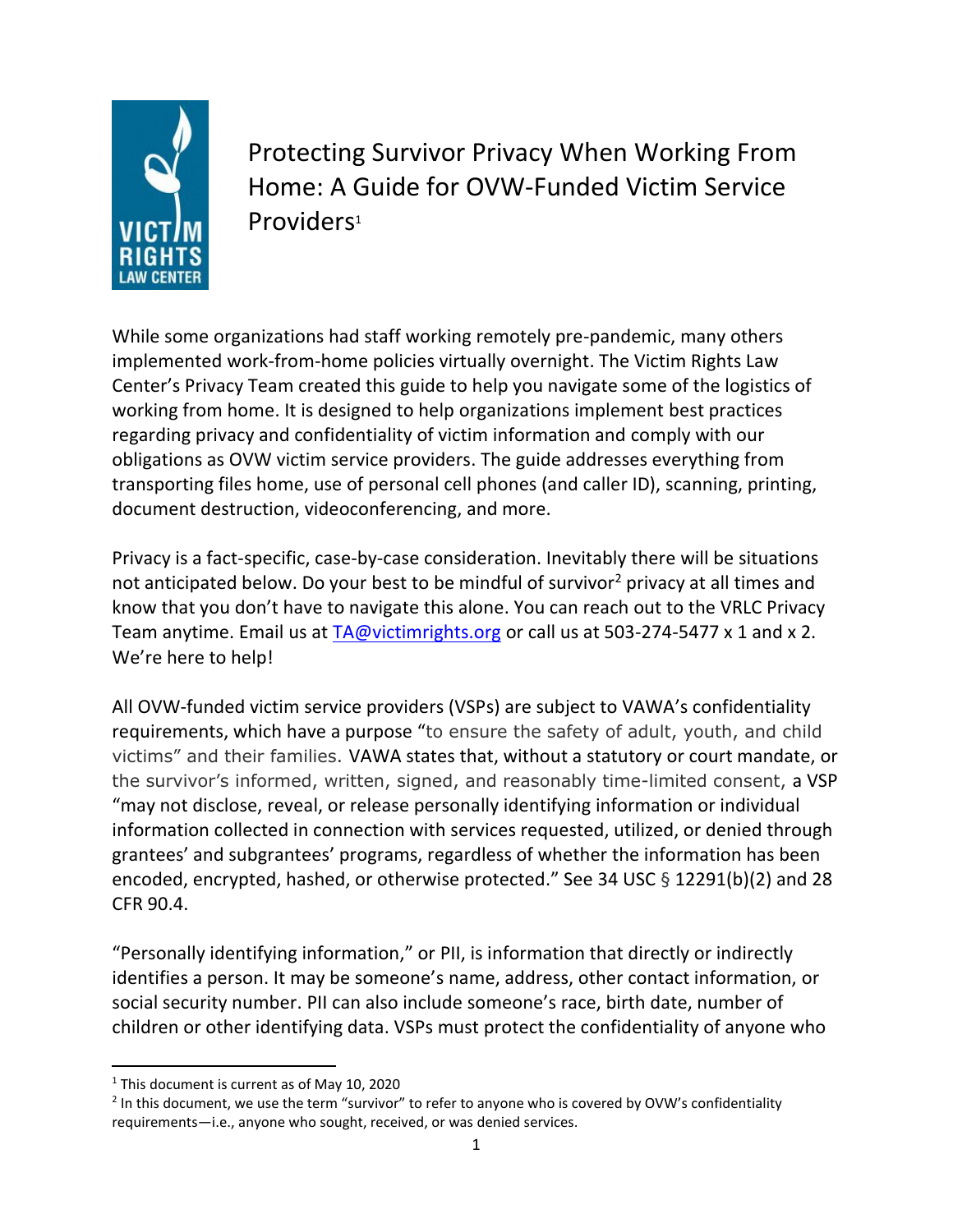sought, received, or was denied services – this obligation is not limited to just the survivors that you serve.

#### **Workspace**

Do not do any work-related tasks involving a survivor's PII where there is any possibility of a privacy breach.

At home, work in a space that provides privacy for the phone, computer, and any documents you're working with and conversations you're having (i.e., where no one else can view your screen, see your files, or hear your conversation if it involves PII).

Do not leave documents that contain PII in plain view or where they can be easily found by others, even if you are stepping away for "just a minute." This includes survivorrelated paperwork such as files and forms, envelopes with a survivor's name and/or address, a survivor's phone number, notes from a phone call with a survivor, a name or number jotted down from a phone message, etc. To promote survivor confidentiality, as much as possible, work at home should be done from digital files stored on your organization's equipment that no one in your home can access (rather than from hard copy files).

You will also need to dispose of information with PII securely. See the section on shredding below for more detail on how to dispose of survivor-related PII.

#### **Physical files and documents**

1. Transporting physical documents:

- A survivor's file, folder, envelope, or other physical item should never leave the office or your home with the survivor name or any other PII visible. Such items should be transported in a bag, box, or envelope so that PII cannot be seen by others, and to ensure documents don't fall out accidentally.
- Never leave anything with a survivor's PII in your car (if you're not in the car). Locked cars and car trunks are notoriously insecure; documents with PII should never be left or stored there.
- 2. If you are working from home in a private office, and survivors' related PII is in use, any time you are not in the room or when you are done for the day the door should be locked or the files put away and not accessible to others.
- 3. Always close your laptop lid or turn off your monitor if you are stepping away from your computer.
- 4. Password protect all devices. No work device should be without a password.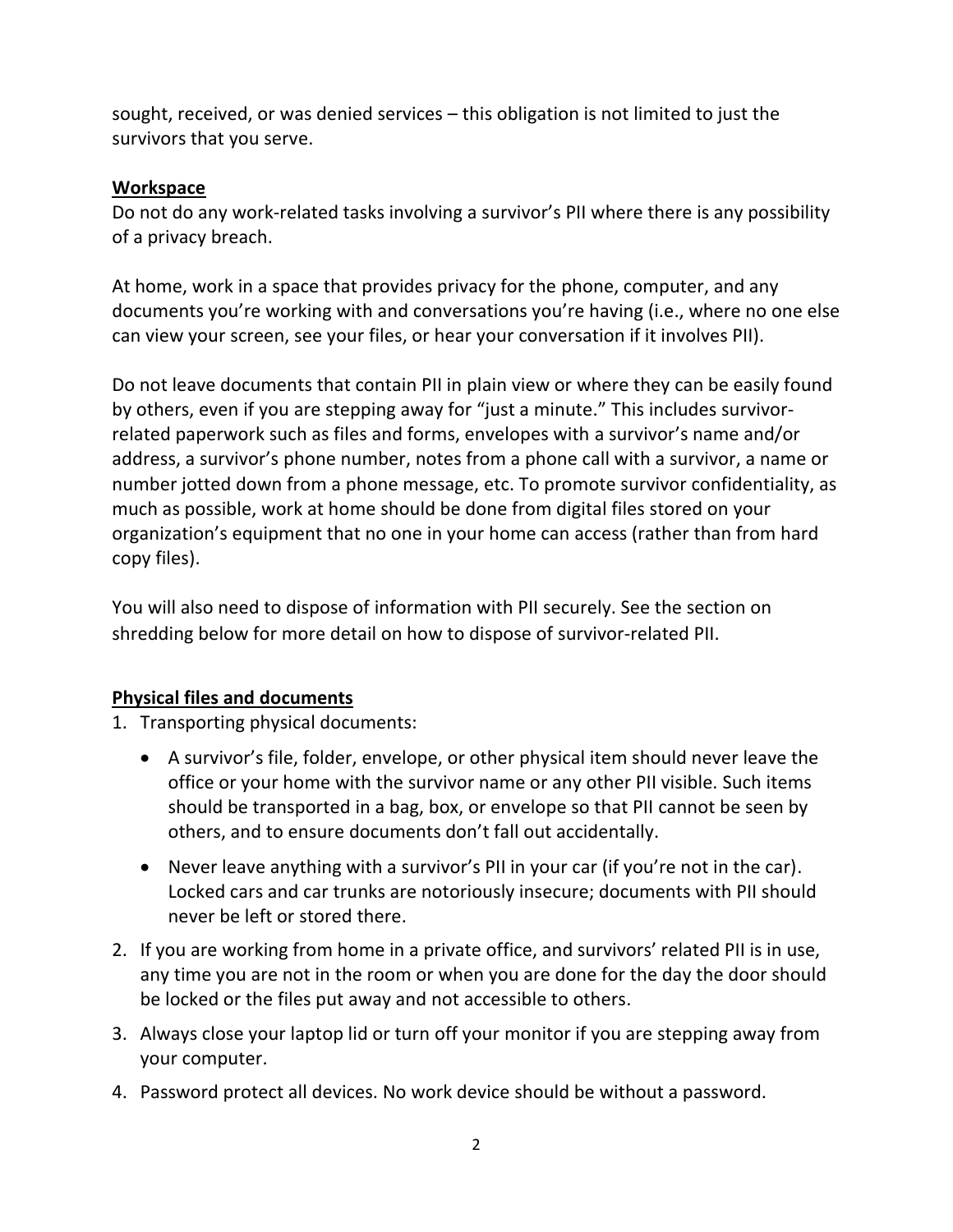# **Communicating with, for, and about survivors**

While working remotely, you may be communicating with or about survivors in many different formats: by mail, email, phone, text, instant messaging, and/or videoconference. Each presents distinct risks and opportunities to protect survivor privacy.

## **Mail**

If you are mailing documents to a survivor, the envelope or package should not be left sitting out with the name and/or address visible to others. Do not leave correspondence with PII in your mailbox to be collected and sent by the letter carrier if anyone else in your household has access to the outgoing mail. Mail it yourself at the post office or a post office drop box. (If email is safe and accessible to the survivor, consider that as an alternative.)

# **Computers and computer screens**

For security reasons, if possible, any work involving survivors' PII should only be done on agency-owned equipment. It is best if the computer can be wiped remotely in the event it is lost or stolen. The computer should be password protected. Take care not to leave the password in an obvious place (e.g., under the keyboard) or use a password your family members or housemates all know.

To the extent possible choose a workspace that provides sufficient privacy. Pay attention to what others can see if they walk by your screen or monitor, or if you walk away from it. Don't walk away from a computer with documents with PII left open on the screen.

• Consider whether to use a monitor privacy screen. It looks something like this:



• Note: A privacy screen helps if someone is looking at your screen from the side/at an angle. They provide little to no privacy is someone is directly behind you looking at your screen.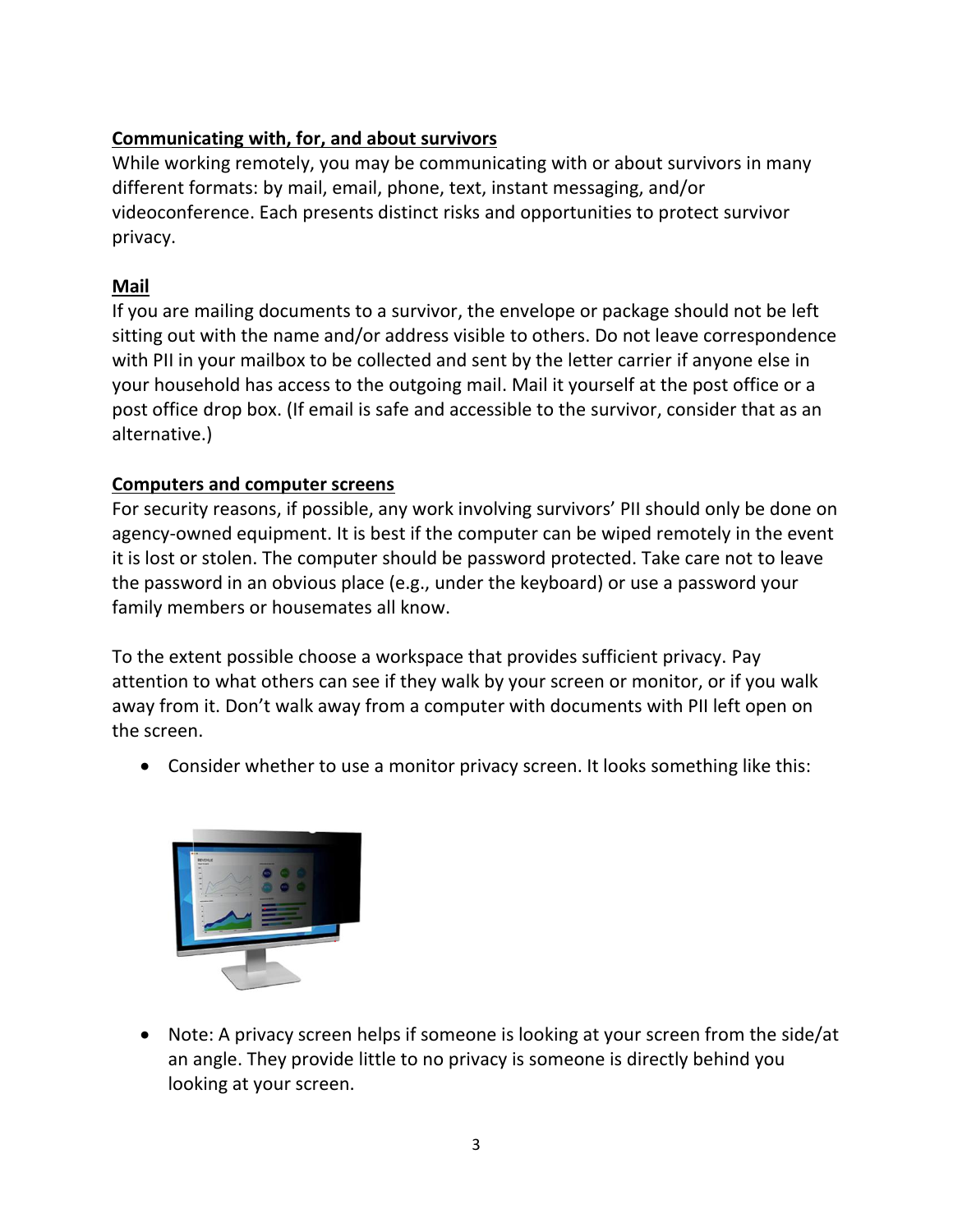• Set your computer to timeout if you are away. (Go to Settings, Computer Settings, Power.) That way if you step away from your computer for a couple of minutes, and become distracted, your computer will timeout and require you to sign-in again to unlock it. (All Programs, PC Settings, Personalization, Screen Time Out Settings.)

#### **Email**

Talk with each survivor about the safety, security, and privacy implications of communicating by email so that they are making an informed decision if they are consenting to email communications.

If your work email is set to alert you with a pop-up on your screen when a new email arrives, assess whether this presents privacy issues for your work from home. (See more on "computer screens" below.)

Remind the survivor to sign out of their email on any computer others can access. This is especially important if you are exchanging personal, confidential, or privileged information with them.

#### **Phone**

Have phone conversations in private and confidential locations. Be mindful of both your and the survivor's location. If you have confidentiality or privilege, make sure survivors' communications with you continue to meet the requirements for a "confidential" communication under the law in your and their jurisdiction(s).

Headphones for phone conversations can enhance privacy for one end of the conversation. If you're using a Bluetooth headset, you may want to keep an extra pair of headphones on hand in case the battery runs out on the headset.

If you use a baby monitor take care that, if it's on, someone cannot hear your phone (or videoconference) conversation through the receiver or other means.

If calls will be made to or from a cellphone, it must be password protected. Policy should require that staff tell a supervisor immediately if a cellphone (or other electronic device) with PII is lost or stolen. (See OMB Circular M-17-12 for more information on grantee's obligation to have a data breach response policy and to report an actual or imminent privacy breach within 24 hours.)

Always be mindful of where your phone is and who can see the screen when a call comes in. When deciding what phone you will use to make or receive calls from survivors (e.g., cell versus landline), pay attention to what information pops up on your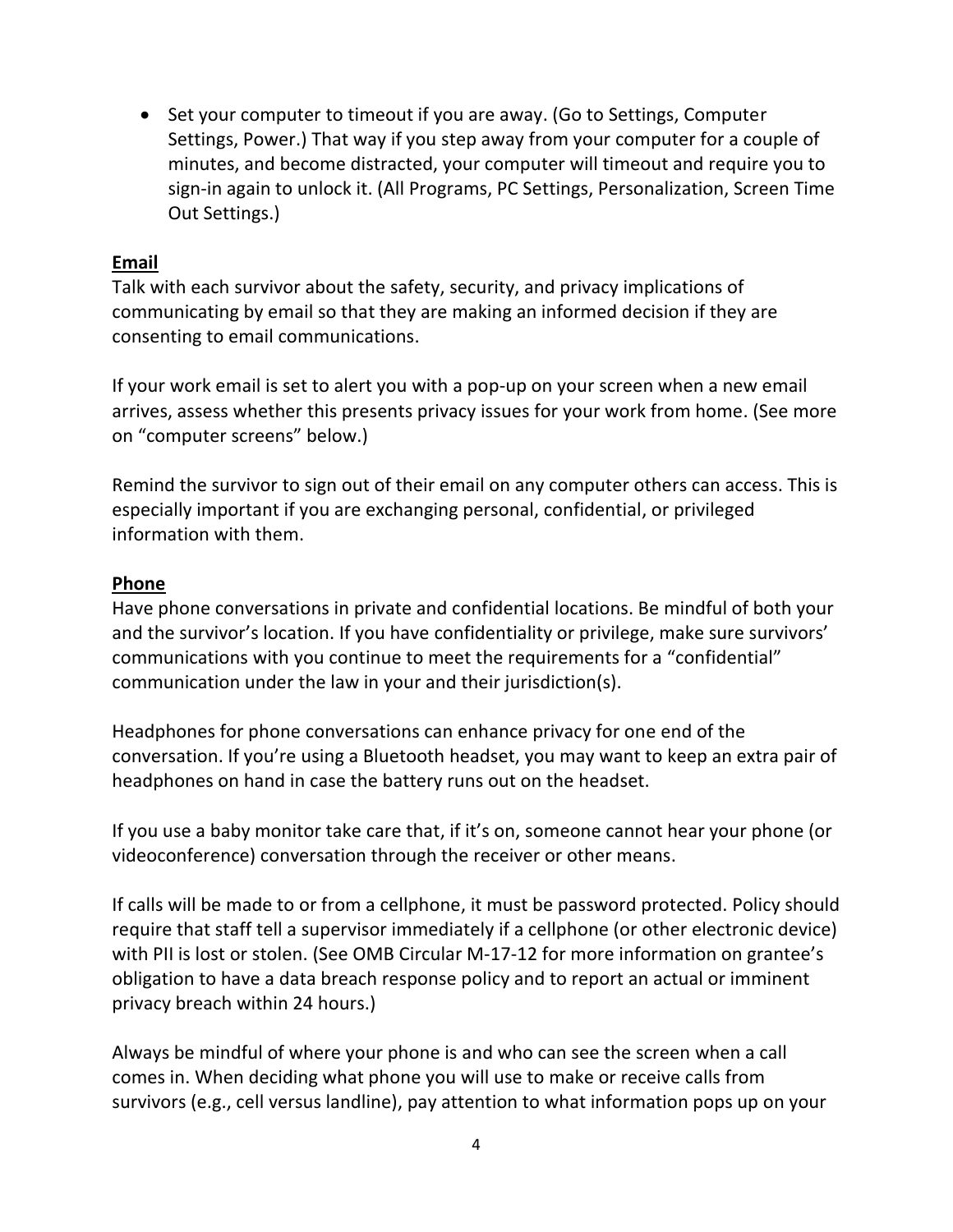phone's home screen when you receive a call, and whether you can control the information displayed. For example, if a survivor's name and/or phone number appear on the home screen it may be best to disable this function. It may also be possible to allow calls to ring through only during the days and hours you establish (e.g., from 8 am to 5 pm, Monday through Friday).

Conversely, be mindful of what information will appear on the recipient's phone if you place a call from your home or work or personal cell phone. Caller ID works automatically with almost every phone service provider. Sometimes you can control this function by blocking your outgoing telephone number through your provider or the App. You may also be able to block your ID on a call-by-call basis by dialing \*67 before you dial the outgoing number. The \*67 code may not work with 800 numbers, though.

Privacy screens enhance, but are not a replacement for, the cellphone privacy practices and policies set out in this document. Consider using a privacy screen for your cell phone. They are relatively inexpensive (\$10 or less) and look like this:



Also be mindful of what information will be captured by the phone(s) in a call log. The call history (calls made, calls missed, etc.) may be saved automatically in your personal cell phone log even if the calls were made or received through an App. If a non-staff member has access to your phone and you cannot disable this function, best practice is to delete the history at least daily for any calls made to or received from a survivor. (Survivors' telephone numbers are almost certain to be PII.) Remember to check the voicemail log on a personal cell phone as a survivor's personal information may appear there as well.

If your work phone service is provided through Voice Over Internet Protocol or VOIP, and you have a desk phone at the office, you might be able to plug it into a data port at home and have it work just like it does at work. A few things to consider if you do this: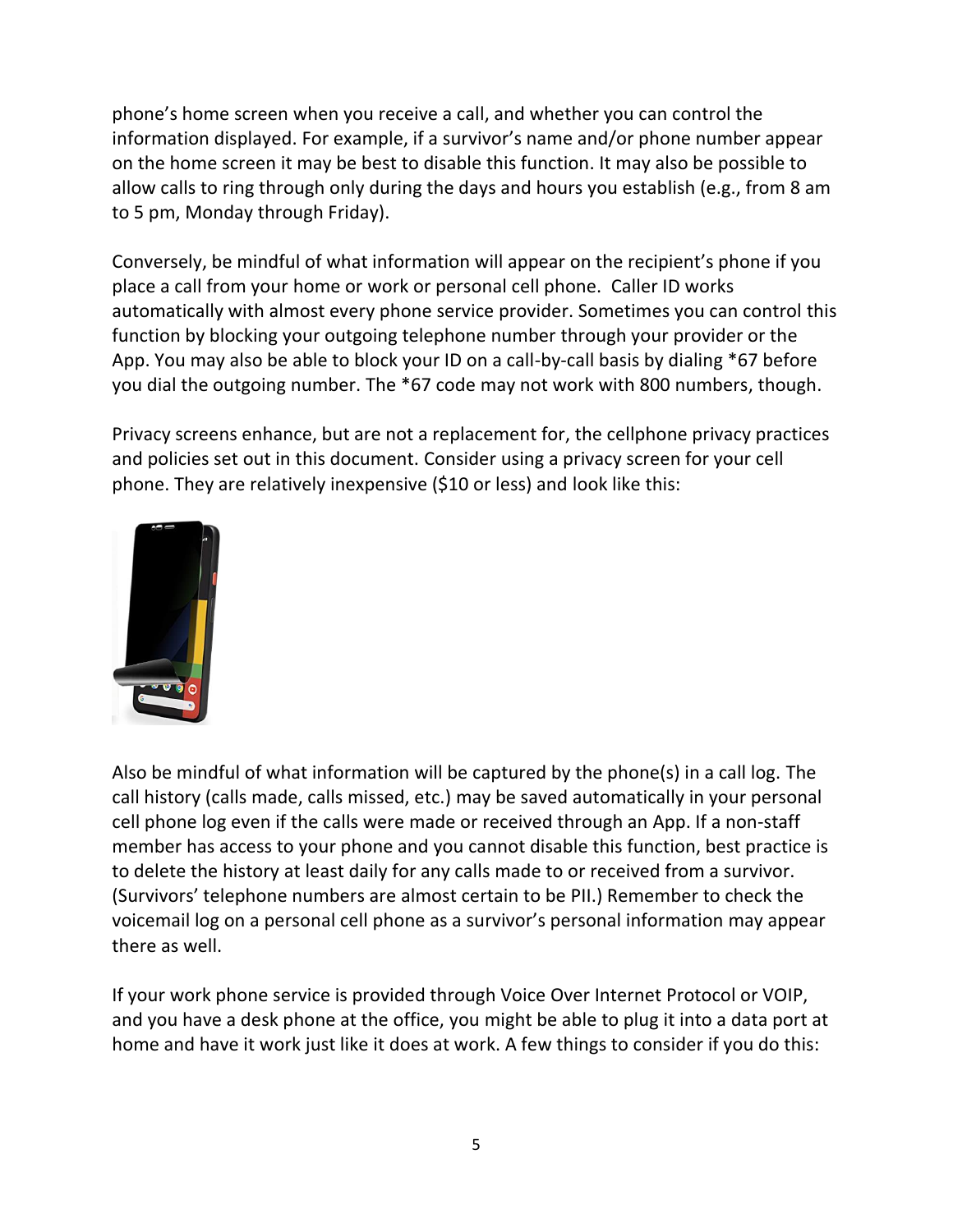- 1. You may need to tape a piece of paper over the phone screen when the phone is plugged in, to cover any caller's name or number if the phone is located where others can see it.
- 2. You may be able to set the phone to ring only during your designated work hours. (This enhances privacy because callers' names and phone numbers do not appear on the screen when the phone is on Do Not Disturb. It also helps with boundary setting during non-work hours!)
- 3. A long data cord can allow you to plug the phone into a data port but use the physical phone / conduct your conversations in a more private setting.

**Phone bill**: If you are using a personal cell phone for work, and a friend or family member has access to your cell phone bill, be sure you know what information appears on your personal phone bill. For example, some phone bills list the phone numbers dialed, callers' phone numbers, and/or the phone number for anyone you texted or who texted you.

Similarly, if the phone bill is paid or can be accessed by someone who is not part of your victim services program, you will need to ensure that your reimbursement, accounting, and auditing practices all protect survivors' personally identifying information. You may need to redact information from your phone bill before you submit it for reimbursement or arrange with your phone service provider to omit caller information from your bill (not every provider offers this option).

Note: If you are redacting the caller information from a personal phone bill you're submitting to someone outside your program for reimbursement, you may need to include a companion statement or cover letter affirming that the calls were made to and/or received from survivors on the dates indicated.

Remember, too, that if you work for a domestic violence, sexual assault, dating violence, stalking and/or human trafficking program that is part of a multi-service agency, organization, or tribe, VAWA regulations state that you may not share any PII – including phone numbers on a phone bill – with individuals outside your victim services program without signed, written, and informed consent.

## **Texting**

There are many different platforms and apps for texting with survivors or others seeking services. Some helpful issues to consider when deciding what platform(s) to use include:

• Does the survivor have a platform they are familiar with and want to use to communicate;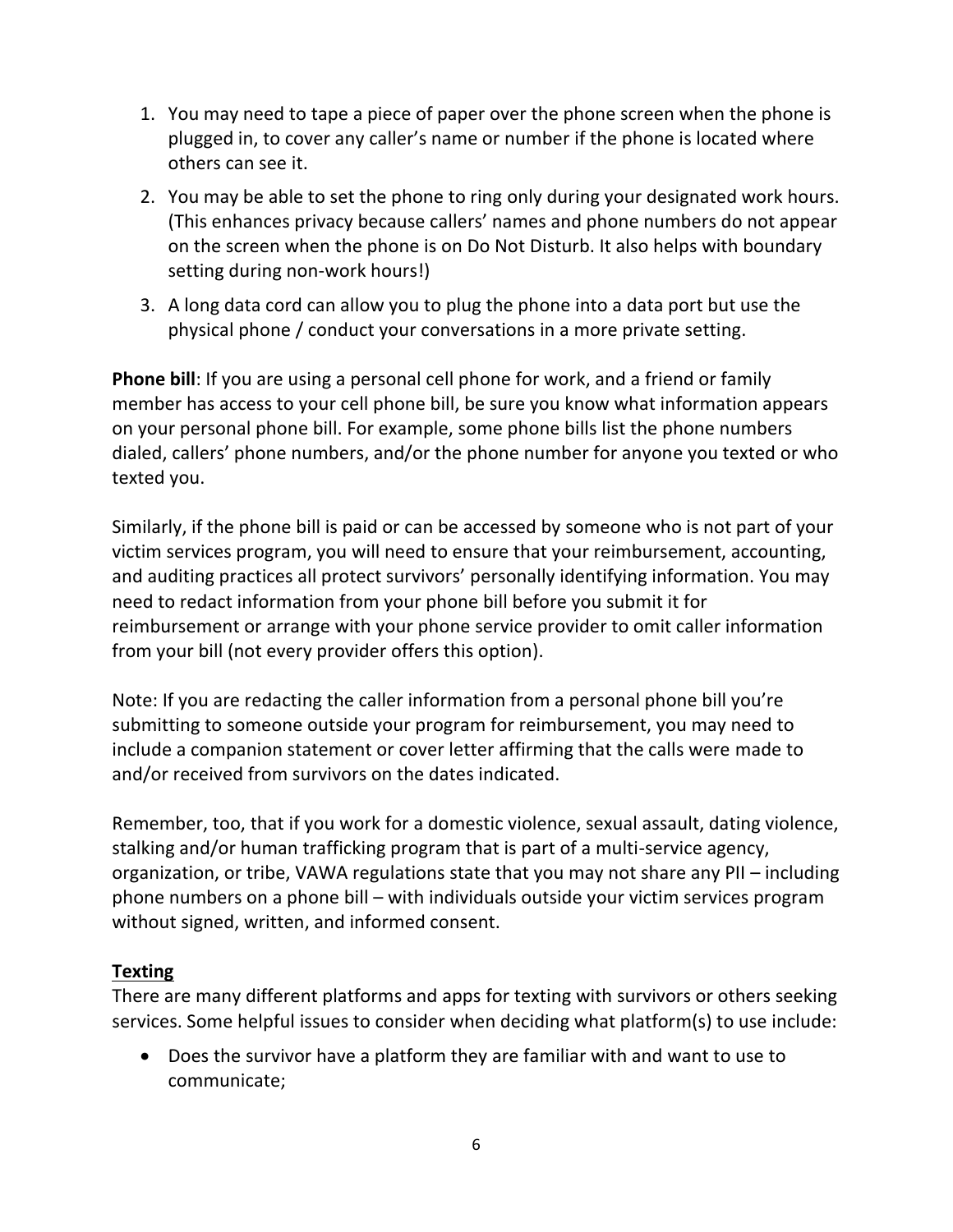- Your ability to educate the survivor about the privacy risks associated with the platform options;
- Does the platform offer end-to-end encryption (and is the company considered one of the "ends" or are they limited to you and the survivor); and
- Whether anyone else has access to the survivor's phone and is likely to see (or hack into) the survivor's messages.

At the heart of any form of communication with a survivor is ensuring they can make an informed decision about the risks and benefits.

#### **Videoconference**

Videoconferencing presents significant opportunities and privacy risks. It may be the preferred mode of communication for some survivors, but others may prefer phone, email, or texting.

As an OVW grantee or sub-grantee, you have greater privacy obligations when communicating with or about people coming to you for services than you do when communicating with other staff members (including volunteers) or partner organizations, for example, on matters that do not contain any PII.

There are quite a few videoconferencing platforms available and you need to scrutinize each one before deciding to use it. You should get a survivor's informed consent to use any platform after discussing its privacy risks and protections.

VRLC is not recommending a specific videoconference platform. Each survivor is in a unique circumstance regarding their privacy needs and concerns, the options for where they will appear on video, accessibility requirements, and more. For more information about different platforms and the corresponding security, ease of use, whether they automatically record calls or keep a record, etc., see the NNEDV resource at: [https://static1.squarespace.com/static/51dc541ce4b03ebab8c5c88c/t/5e7e62a25ed80](https://static1.squarespace.com/static/51dc541ce4b03ebab8c5c88c/t/5e7e62a25ed80a4219adad77/1585341091261/NNEDV_Communication+Tools_Handout.pdf) a4219adad77/1585341091261/NNEDV Communication+Tools Handout.pdf and the Oregon State Bar's resource: <https://www.osbplf.org/assets/blog/avideo%20conferencing%20chart1.pdf>

Ask the survivor if there is a platform or program they prefer to use. Offer the survivor several options and help them make an informed decision about which program best meets their needs.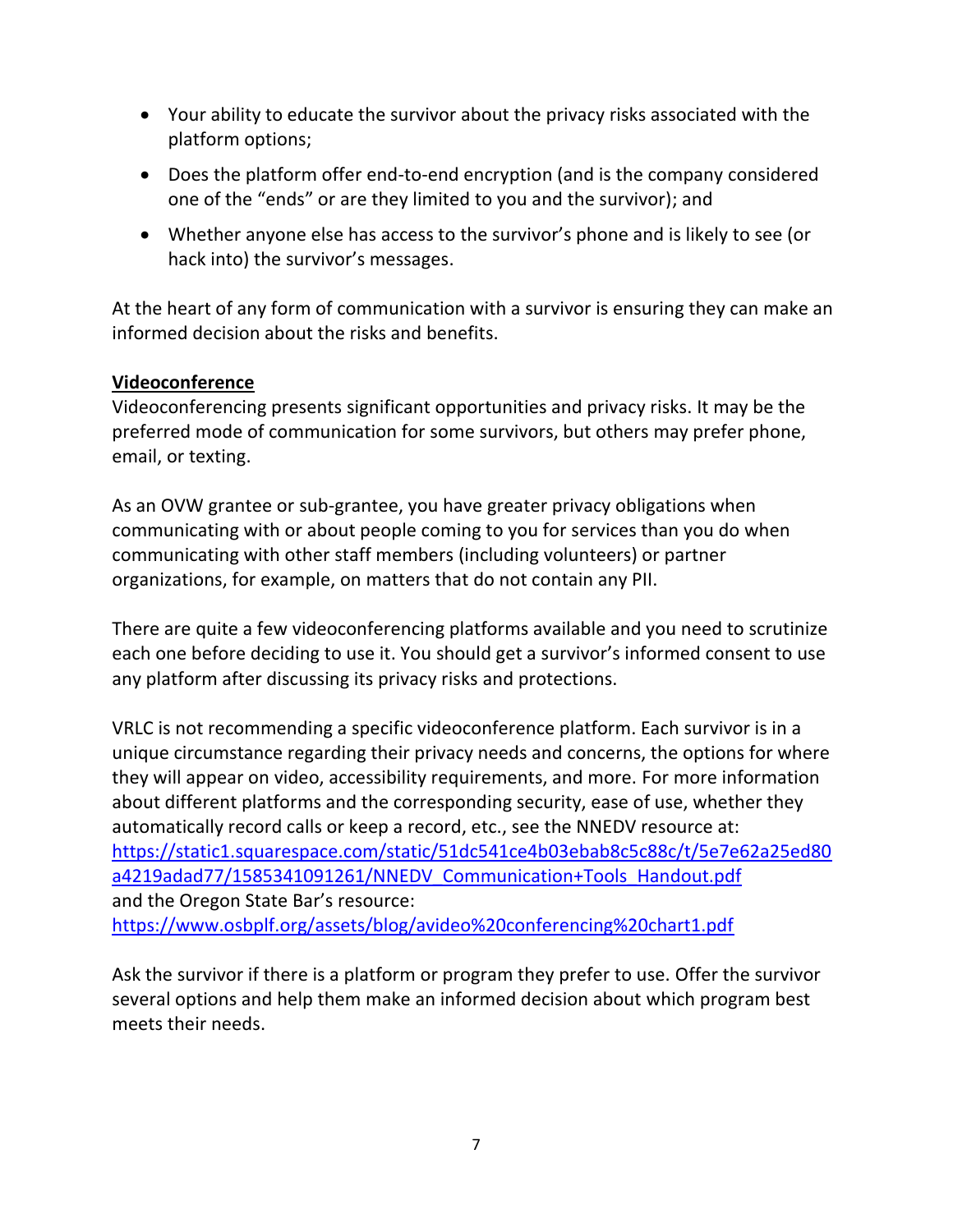Regardless of what platform you and the survivor select:

- Before you begin a videoconference with a survivor, make sure they are in a safe and confidential setting, and that it's still a good time for the two of you to meet "in person."
- If the survivor is video calling you from a location where someone might interrupt, discuss in advance what the "cover story" is for the video call.
- Remember that video conferences have audio too! Use headphones if others share your space to minimize the likelihood that the person with whom you're videoconferencing will be overheard.
- Keep in mind that anyone on your end can still hear your part of the conversation, even if you're using headphones.
- If the survivor is videoconferencing with you and others, too, remind them to assess what will be visible. (Survivors appearing remotely in court may want to take special care regarding what photos, documents, items, and identifying information in their home will appearing on video.)
- Protect your own privacy too. Be mindful that the person(s) you're videoconferencing with are looking into your home. Take care that you're not inadvertently sharing information you intend to keep private.
- Many videoconference platforms allow the user to insert a virtual background; it can be one included with the program or a photo the user downloads and selects. You may wish to do this to enhance your and your clients' privacy. To guide a survivor through the process of launching a virtual background, it may be helpful to use the "share my screen" function if you are meeting by videoconference.
- Remember that VAWA (and VOCA) are more privacy-protective than HIPAA, so a HIPAA-compliant program does not necessarily meet the VAWA and VOCA privacy requirements.

Do not record a videoconference without a survivor's consent. Similarly, do not save a recording to the Cloud unless both you and the survivor know who will have access to the recording and agree to the storage plan.

For survivors concerned they may be stalked, there are free videoconferencing . . programs that do not require a user to download an app. Instead, you send the survivor a link that they click on to launch the session. Two such programs are Cyph and Doxyme. There are a number of others (see the resource links above). The platforms referenced here are cited just as examples and are not recommendations.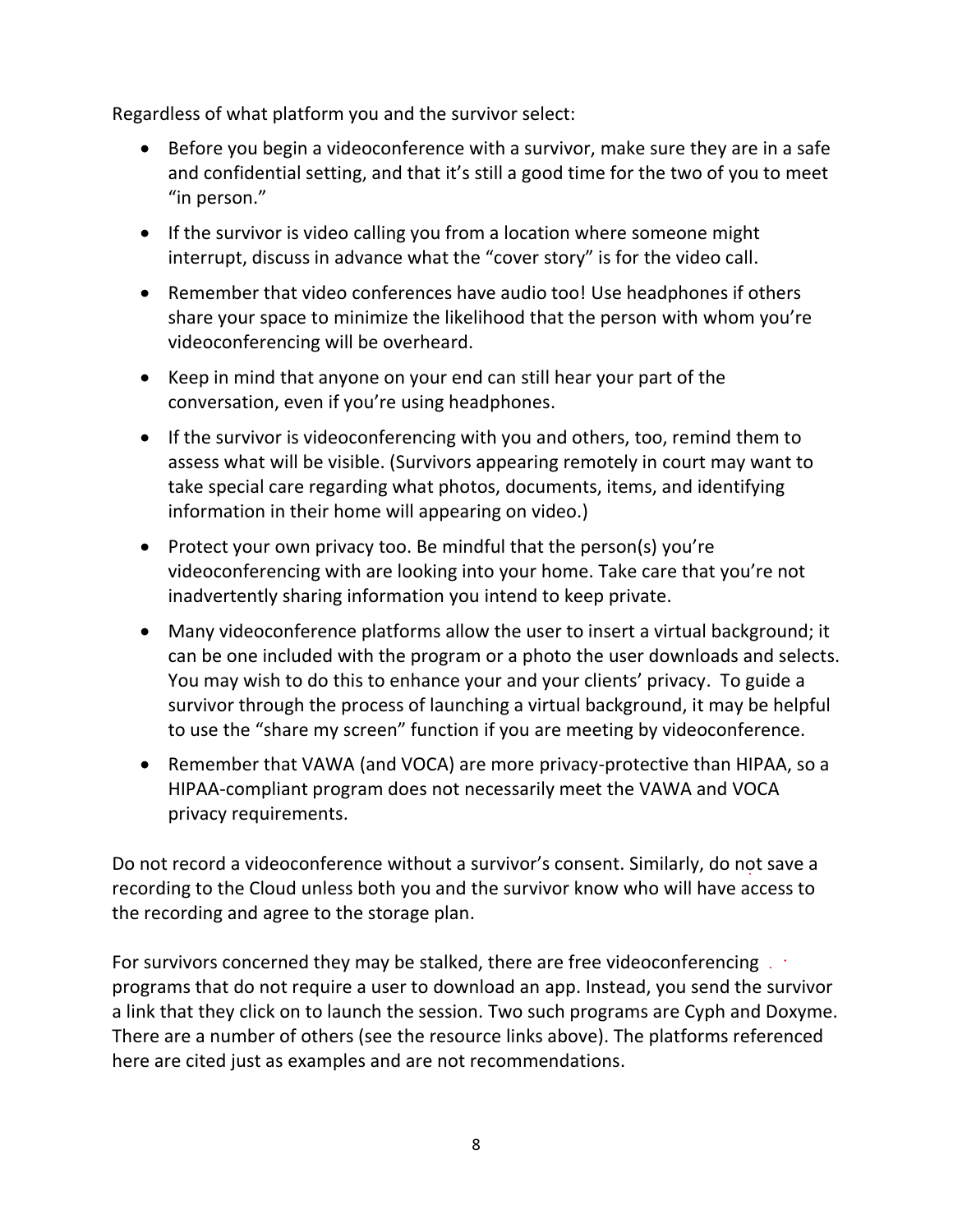**Cyph:** Cyph.app is a free service that has the benefit of verifying the integrity of the application to ensure it hasn't been tampered with since it was installed. It asks for a user name and login, but you can also use it without registering for an account; click on the bottom where it says, "Use Cyph without an account" (see circled area in the photo on the left below). You then send the other user the link to access the service; when the recipient clicks on the link you sent the process to connect the two of you is launched. The default is that the link will expire in ten minutes but you can click on the clock symbol with the  $+$  in the center (see red circled area in the photo on the right below) to increase the time in one minute increments. (If you have trouble with the process you can always request another link and start again.)



Note: Connecting through Cyph video uses a peer-to-peer connection, so you'll be connecting directly to the other party instead of going through Cyph's servers.

**Doxy.me:** Doxy.me is another free program. It is used most commonly by healthcare providers and psychotherapists. Like Cyph, you launch the session by sending the other person a link to use.

**Microsoft Teams** may be easy to use for anyone with a Microsoft account, but the risk of chats or communications being stored may present safety risks for survivors. Similarly, **FaceTime** is very user friendly for survivors and providers with iPhones but deleting the call history requires several steps.

• **Note**: You and the survivors you work with may be required to participate in videoconferences set up by third parties such as courts, schools, or colleges. You may not be able to control what platform is used. If you and the survivor are in different locations, and will be appearing by videoconference with third parties, know what is allowed and have a plan for how you will communicate privately.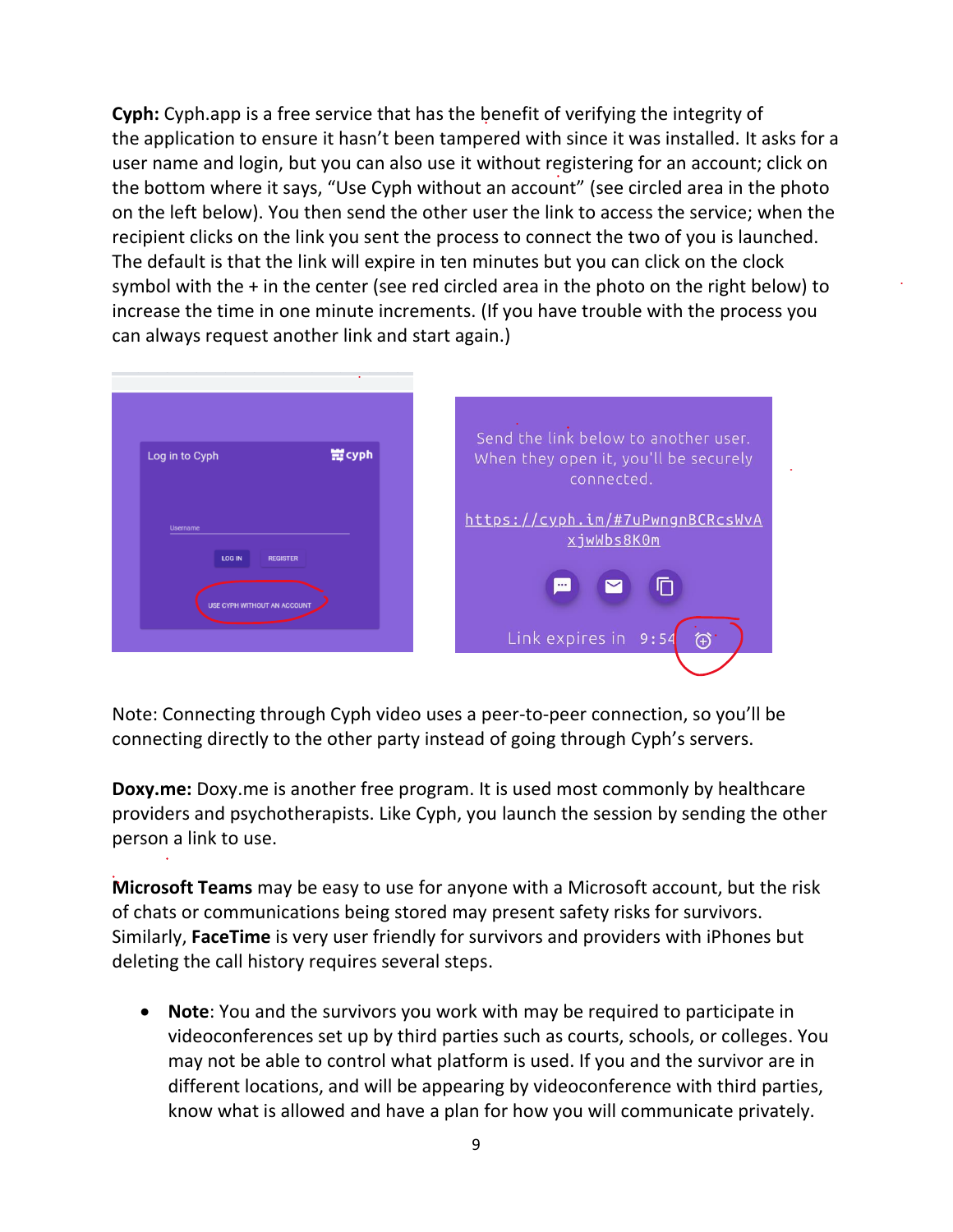Practice how to navigate the required software. Discuss how to use the "mute" function or go off-screen while remaining on the call (if permissible).

### **Scanning**

For security reasons, we recommend you only scan documents that contain PII to computers owned by your program, and survivor-related documents are never saved to a personal or shared computer. Do not scan survivors' documents with PII at a commercial copy company.

### **Photocopying and printing**

Don't scan, photocopy, or fax documents containing survivor-related PII at a business (e.g., Kinkos or Fed-Ex, your friend's company). Have a plan in place for an unanticipated emergency requiring you to photocopy or print documents at a business. If you are printing or photocopying at home, take extra care to ensure that you do not leave any confidential documents with PII on your copier or printer.

**Tip**: If you are working on a draft document consider using an alias or insert "XXX" instead of the survivor's name and omit any PII until you need to print the final copy. You can then do a universal "search and replace" before you print.

### **Destroying documents with PII**

If you have a home shredder you could use it for work documents. Make sure any documents are shredded completely before turning off the shredder. Documents with PII or other confidential information should never be recycled or thrown in the garbage unless they are shredded.

Other options may include storing the documents in a locked drawer, closet, file cabinet, or other secure container, or transporting them back to your office (in a safe and secure manner, as discussed above) when they can be disposed of securely. Depending on where you live, weather, and health and safety conditions, burning the torn-up documents may also be an option.

Try to be judicious in printing documents with PII at home to minimize the amount of paperwork that will need to be disposed of confidentially.

## **In-person meetings while working remotely**

Establish a protocol if an in-person meeting must take place. Criteria for an in-person meeting with a survivor should include whether you will be meeting at a location where confidentiality is preserved, whether the proposed meeting location presents a risk of inadvertently disclosing that you are serving a particular survivor, whether you have a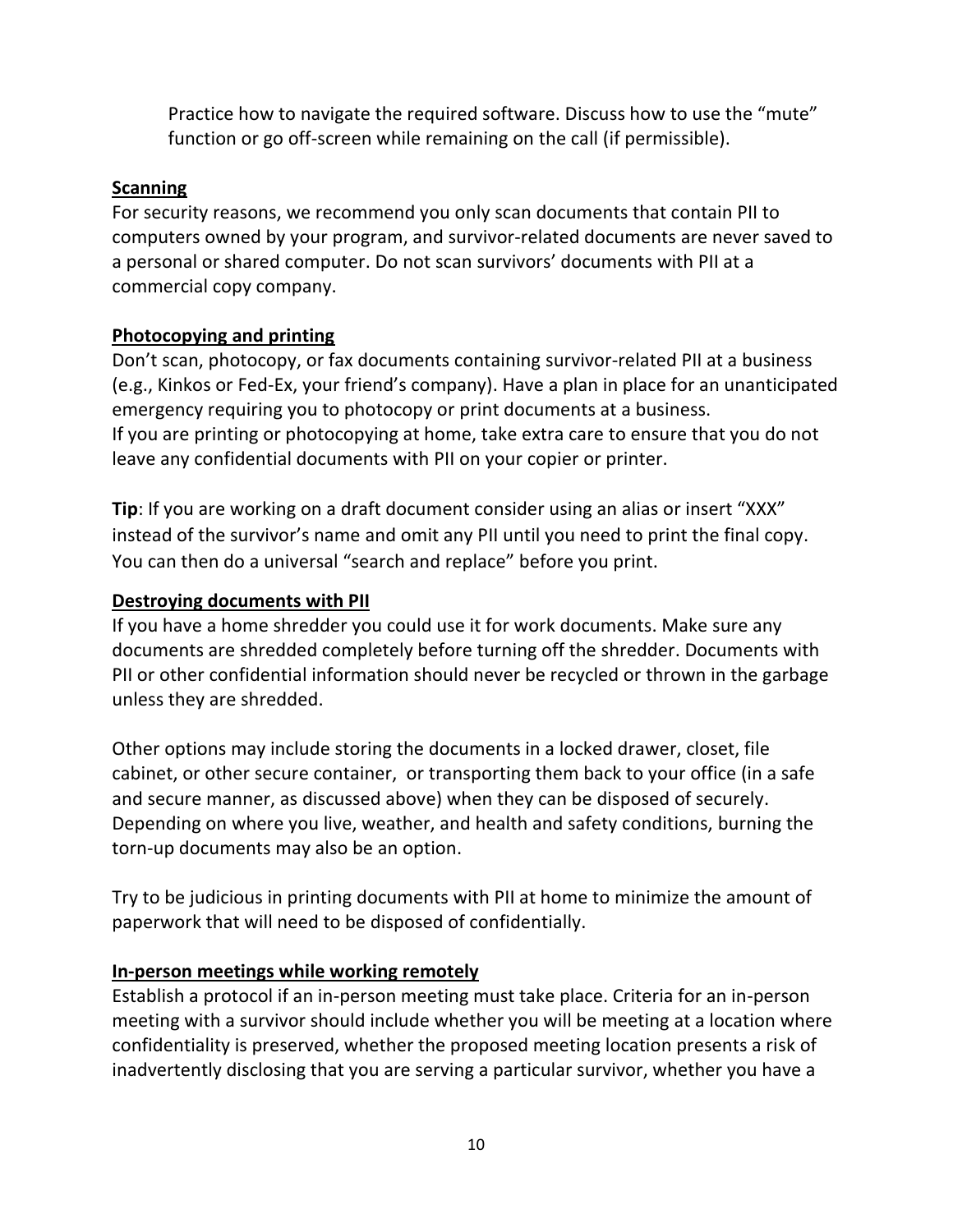VAWA-compliant signed release of information allowing you to identify the survivor at the alternate location if this is required to gain access or connect with the survivor, etc.

## **Securing releases of information (ROIs)**

Whether you are working from home, your office, or another location, you are still required to meet your VAWA and other confidentiality obligations. Under VAWA, victim service providers may only reveal personally identifying information about someone who sought, received, or was denied services pursuant to: (a) a signed, written, specific and narrowly crafted, release of information (ROI) valid for a reasonable length of time and executed with informed consent; (b) a statutory mandate; or (c) a court mandate.

For a release to be "informed," the victim service provider and the survivor must discuss why the survivor might want specific personally identifying information released and to whom, agree on what information will be released to whom, and record this agreement in writing.

Getting the written release safely signed and returned, while ensuring it was executed with informed consent, can be challenging at a time like this, when many states and tribes have issued "shelter in place" orders that limit in-person meetings, and when so many providers are working remotely. You may need to be creative in how you arrange to have the ROI signed. Some possibilities include:

- Mail or email the survivor a blank ROI for their signature, and after confirming it's safe to do so. Then schedule a time discuss what to fill in. The survivor can sign the completed release and send it back to you. You could include a selfaddressed stamped envelope for returning the signed release.
- Discuss the terms of the release in advance and send the survivor a completed release that reflects this agreement for them to sign. If you send a completed ROI (or any other documents with personally identifying information) in the mail, it's best to put a blank piece of paper around the documents to enhance privacy in case the envelope is torn in transit. (For more information about mailing documents safely and other data privacy considerations, you may want to review OMB Circular M-17-12 which can be accessed online at: [https://obamawhitehouse.archives.gov/sites/default/files/omb/memoranda/201](https://obamawhitehouse.archives.gov/sites/default/files/omb/memoranda/2017/m-17-12_0.pdf) [7/m-17-12\\_0.pdf.](https://obamawhitehouse.archives.gov/sites/default/files/omb/memoranda/2017/m-17-12_0.pdf))
- Ask a survivor to print and take a photo of a completed and signed ROI and email or scan it to you. As always, the survivor should only do this if you've discussed the privacy and safety considerations of this approach. For example, iPhones store photos even after they've been deleted for 30 days in a "deleted items" album, sent emails and attachments live in the "sent" folder, etc.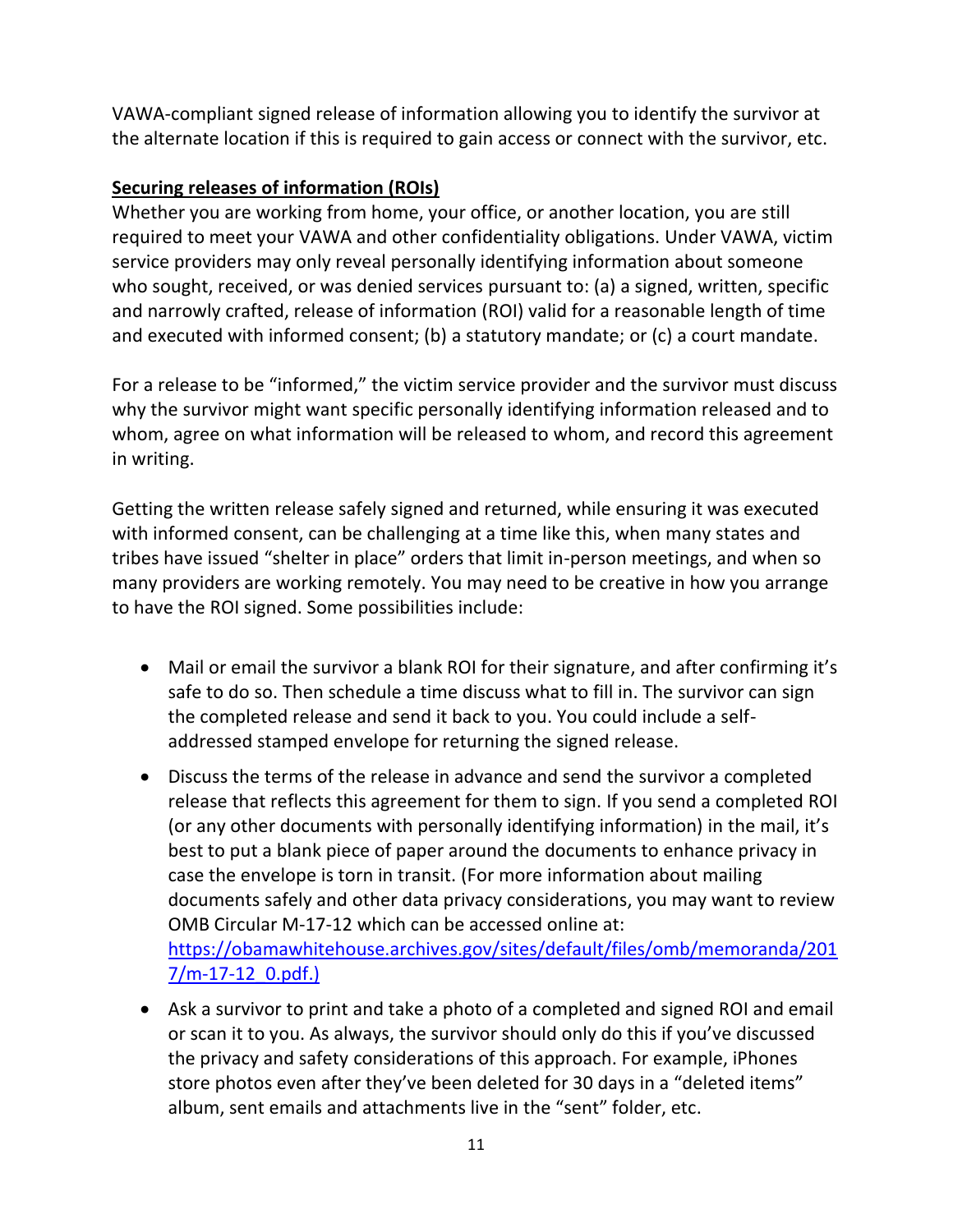- Discuss the ROI by videoconference and ask the survivor to complete and sign the document during your video meeting. They can then return the signed ROI to you by mail, email, etc.
- Mail the ROI to a survivor's trusted friend or family member. Make sure there is no PII anywhere on or in the correspondence unless you already have an ROI to release this information to the friend or family member. Or, you can mail the ROI to the survivor at the nearest post office that will hold mail sent "General Delivery." Be sure to write "hold for pick-up" on the front of the envelope and to include a return address in case the correspondence is not collected.

Remember that the ROI does not have to follow any specific format. It can even be a survivor's signed, handwritten note on a piece of paper. It does, however, need to include all the components of a VAWA-compliant ROI including a reasonably timelimited expiration date.

Electronic signatures: The term "electronic signature" is often used to describe two types of signatures: (1) where the computer inserts a name into a document in a chosen font and (2) a digitized version of the signer's actual signature.<sup>3</sup> The digitized version is preferable because it can be verified more easily, but either is preferable to no signed release at all. A number of different software programs, such as Adobe Acrobat, Eversign, and DocuSign, can be used to securely sign a document electronically. The user will need a touchscreen or stylus to use on their smartphone, tablet, or computer if they plan to physically sign the document electronically. Some programs allow the user to sign a document in any format (e.g., Word, PDF) while others may require the signer to convert the file to a PDF.

While the VAWA (and VOCA)) confidentiality laws have not changed during this pandemic, these are extraordinary times and there may be occasions where it is impossible to get any type of written and signed ROI in a timely manner. For example, a survivor may not have safe access to a printer, smart phone, computer, or other electronic device they can use, the survivor has an urgent need and cannot access services in person to execute the release, etc.

If you can't get a signed ROI, try to get written permission by email or text message to release the PII. The text or email should include the information in a standard written ROI (what information may be released, to whom, for what purpose, and when the release expires).

<sup>&</sup>lt;sup>3</sup> Although "digital signature" and "electronic signature" are often used interchangeably they are in fact two different formats. While both can be used to sign electronic documents, digital signatures have heightened security because the signature is encrypted.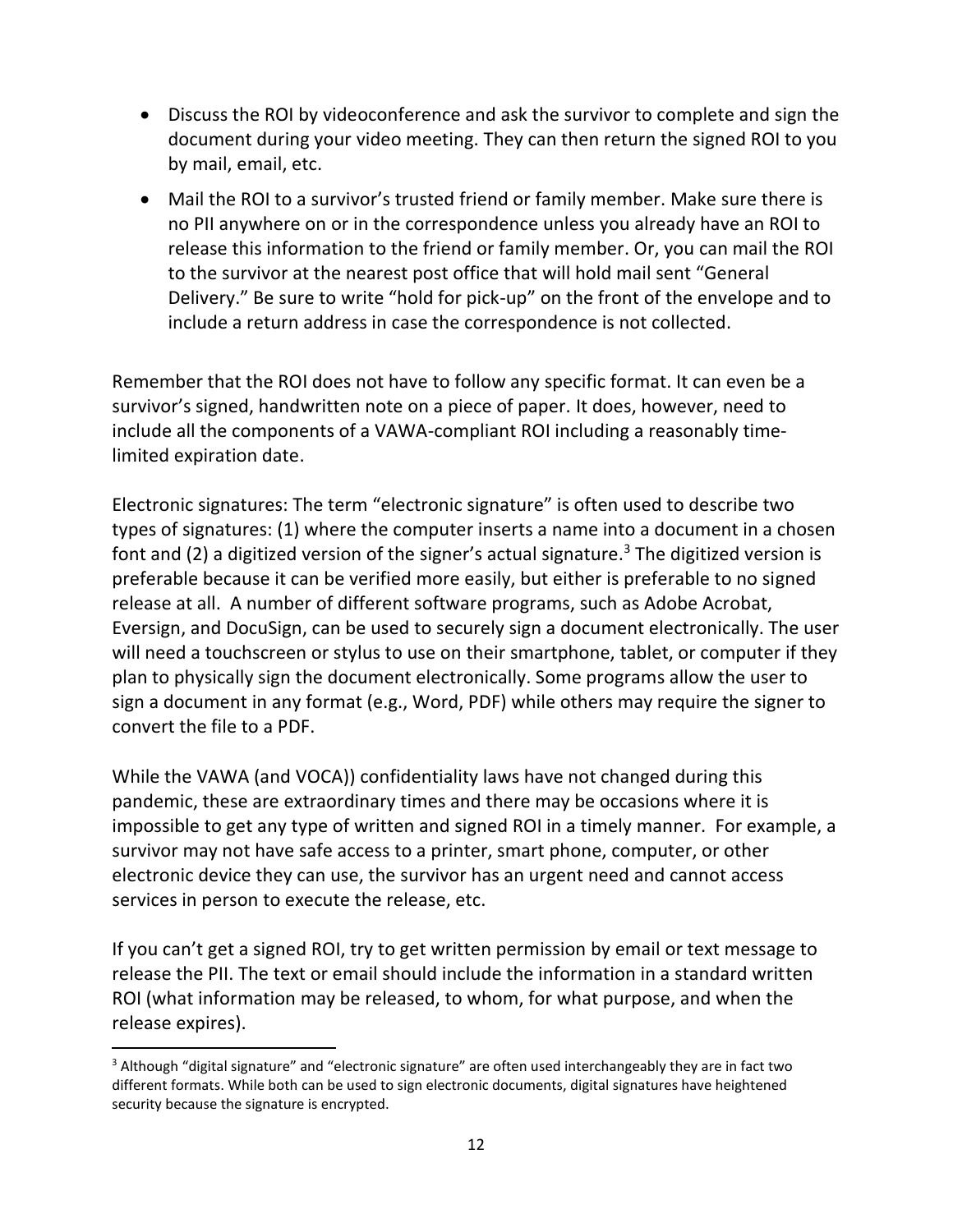Sometimes, verbal releases – which are not VAWA- (or VOCA- or FVPSA-) compliant may be all that you can secure. If you are going to rely on a verbal release, you need to document the basis for the exception and the process you engaged in to ensure the survivor gave informed consent. For example, document in the client file:

- Why the matter is time sensitive and it is not possible to get a timely release;
- That you and the survivor discussed what information is to be released, to whom, and for what purpose;
- When the verbal release expires;
- How you know that the person authorizing you to disclose their PII or release their records is the person they say they are (*e.g.*, you know the survivor's voice; they are able to reference prior conversations between the two of you; they sent a copy of a photo ID);
- If you brought a colleague into the conversation (e.g., a paralegal or legal assistant) to witness the verbal release. (If you do this, take care that your co-worker is not someone whose presence or participation will trigger a mandatory reporting obligation);
- That you informed the client how they can revoke the release at any time; and
- That you asked the survivor to send you written confirmation of the terms and scope of the release at the earliest time it is safe and possible for them to do so.

If you have to rely on a verbal release, arrange for the survivor to reaffirm it in writing as soon as possible.

A verbal release should never be the default option. It should be used only in exceptional circumstances in specific, urgent, case-by-case situations where it is not possible to get a timely written ROI.

#### **Other/Miscellanea**

It is best not to not use Google Translate or Google Interpreter for documents or conversations that contain PII. Google automatically captures the content to have their staff review the accuracy of their artificial intelligence (AI) at work.

If you do inadvertently breach the PII of someone who sought, received, or was denied federally funded services, or if a breach is imminent, you must inform your funder within 24 hours from when you learn of the actual or imminent breach. So, if you lose a phone that has work-related content, your work laptop is lost or stolen, your email gets hacked, you lose a document or file with PII, you leave documents with PII sitting out